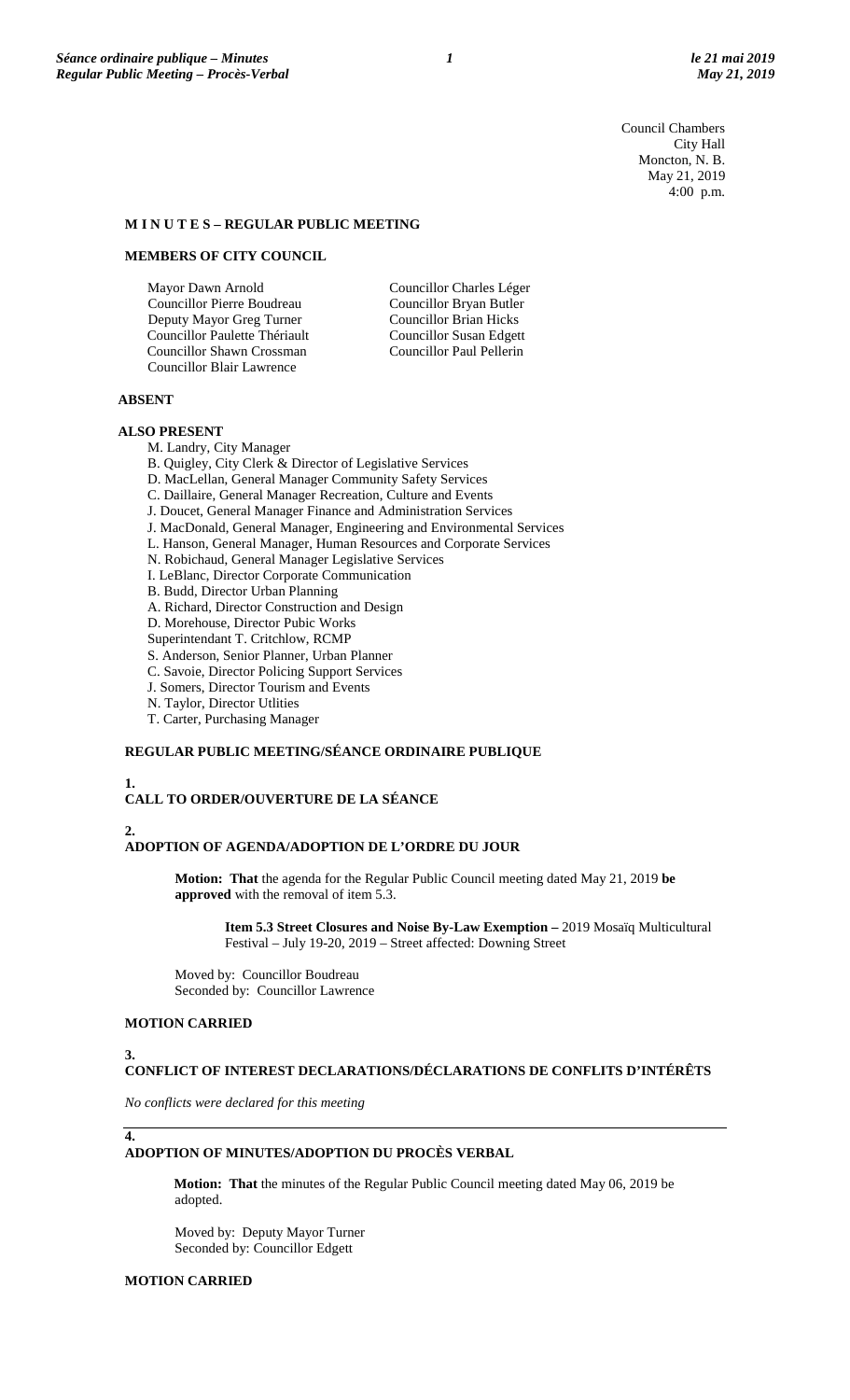#### **5. CONSENT AGENDA/QUESTIONS SOUMISES À L'APPROBATION DU CONSEIL**

5.1 **Noise Exemption** – Softball Canada Event – August 11-17, 2019 (11:00 p.m. – midnight)

**Motion: That** permission be granted for a noise by-law exemption from 11 p.m. until midnight from Sunday, August 11 to Saturday, August 17, 2019 to accommodate evening stage entertainment at the Hal Betts Sportsplex during the 2019 Softball Canada Men's and Women's Canadian Slo-Pitch Championships.

5.2 **Street Closure and Noise By-Law Exemption** – 2019 Congrès mondial acadien – August 15-24, 2019 – Streets affected: Assomption Blvd.

**Motion: That** permission be granted for the following street closures to accommodate the events for Extrême frontière space of the Congrès mondial acadien from Thursday August 15 to Saturday August 24, 2019:

From 6 a.m. Thursday, August 15 until 8 p.m. Saturday August 24, 2019

- Closure of the east-bound lane of Assomption Boulevard from Lutz to Mechanic, leaving intersections of Assomption/Lutz and Assomption/Mechanic open.
- Closure of the west-bound lane of Assomption Boulevard from Main St to Westmorland St, leaving intersections of Assomption/Westmorland and Assomption/Mechanic open.
	- The west-bound lane will be reopened daily from Monday to Friday between 7 a.m. and 2:45 p.m.

That permission be granted for the following noise by-law exemption to accommodate evening stage entertainment on the riverfront as part of the celebrations of the Extrême frontière space of the Congrès mondial acadien:

- From 11 p.m. until 1:00 a.m. on Friday August 16 and Friday August 23, 2019
- From 11 p.m. until midnight for each night from August  $17 22$ , 2019.
- 5.3 *Item removed –* **Street Closures and Noise By-Law Exemption** 2019 Mosaïq Multicultural Festival – July 19-20, 2019 – Street affected: Downing Street
- 5.4 **Easement** 680 St. George Street

**Motion: That** the City of Moncton enter into an Easement Agreement with the owner of land at 680 St. George Boulevard for the purposes of accommodating a storm sewer outfall, and that the Mayor and City Clerk be authorized to sign and affix the corporate seal of the City of Moncton to any document necessary to complete the transaction.

5.5 YMCA Agreement – Purchase and Sale

**Motion: That** the City of Moncton enter into an Agreement of Purchase and Sale and an Option with the Greater Moncton YMCA Inc. for the transfer of City property on Twin Oaks Drive, identified by PID 70569454, and that the Mayor and City Clerk be authorized to sign and affix the corporate seal of the City of Moncton to any documentation necessary to complete the transaction.

**Motion: That** the consent agenda be approved:

- **Noise Exemption**  Softball Canada Event
- **Street Closure and Noise By-Law Exemption** 2019 Congrès mondial acadien
- **Easement** 680 St. George Street
- YMCA Agreement Purchase and Sale

Moved by: Councillor Lawrence Seconded by: Deputy Mayor Turner

## **MOTION CARRIED**

**6.**

## **PUBLIC AND ADMINISTRATION PRESENTATIONS/ EXPOSÉS DU PUBLIC ET DE L'ADMINISTRATIONS**

# **6.1 PUBLIC PRESENTATIONS/ EXPOSÉS DU PUBLIC – 5 minutes**

6.1.1 **Presentation** – Sistema – Ken MacLeod, President/CEO & Kim Shields, Trombone Teaching Artist Mr. MacLeoad and Ms. Shields came before City Council to provide an update on the Sistema Program in Moncton.

Principles:

- Social development engage youth
- Intensity  $-5$  days a week for 3 hours
- **Excellence**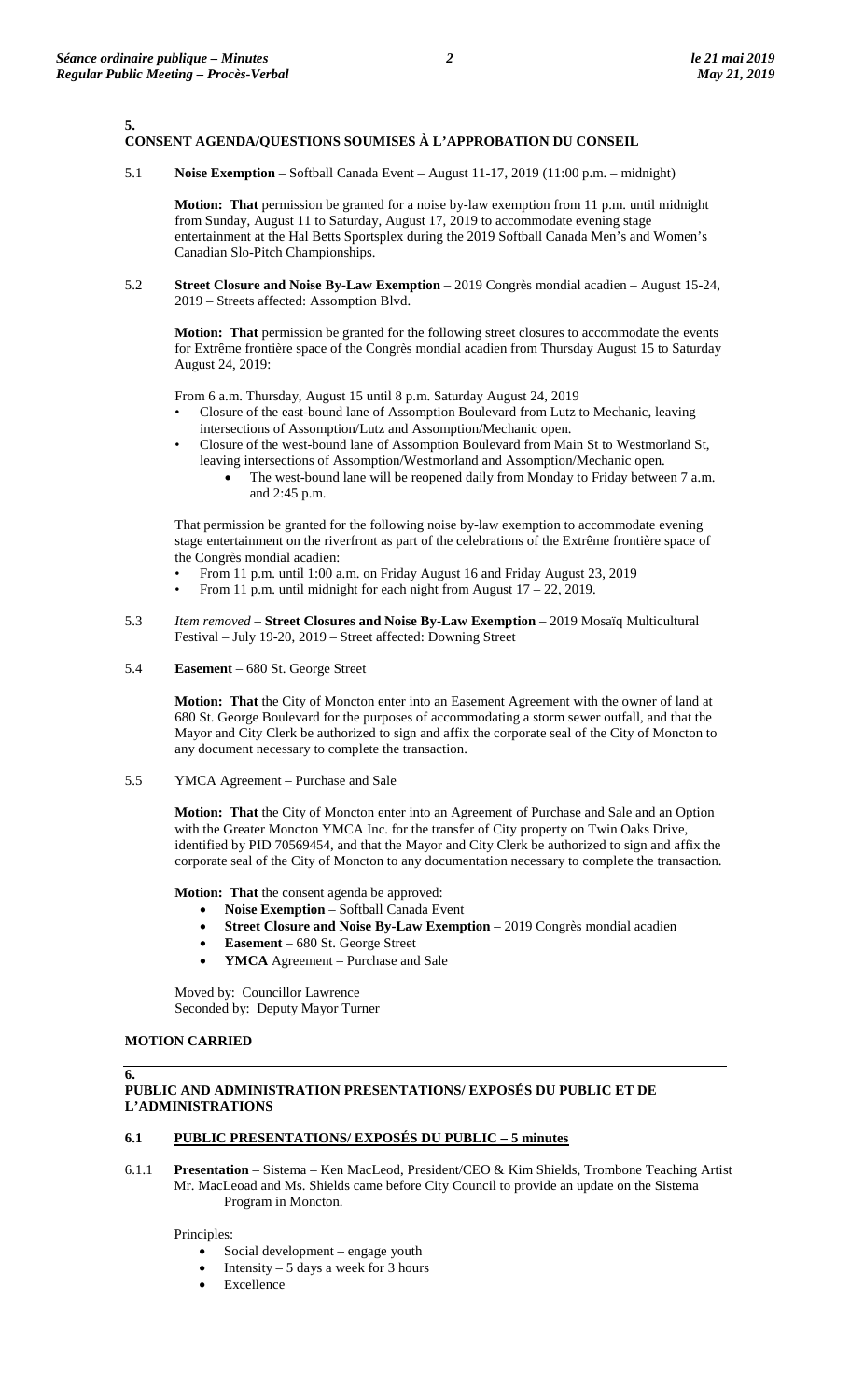Sistema program in NB has 270 students every day and 85of these students are in the Moncton Program. Sistema consists of 62 professional staff across the province, 19 at the Moncton campus. This program has provided access to Art for the citizens of Moncton. Forty performances netted 40,000 attendees over the past year.

Ms. Shields is an alumni of Sistema and is a part time trombone teacher. It was noted that only 31% of orchestra members worldwide.are women and there are no female trombonists in any professional orchestra in the world. She is currently teaching 29 trombone students, and 20 of these are women. Ms. Shields introduced Grace Hamilton a trombonist student with Sistema; who will graduate this year from HTHS and has received a scholarship to the University of Toronto to further study of the trombone.

#### 6.1.2 **Presentation** – Wynwood Basin – Jenny Beers & Susan Lerette, Citizens

Ms. Beers and Ms. Lerette once again came before Council to address their concerns with the location of the Wynwood Basin. They referenced a document from 2016 which indicates the location of the basin, and questioned as to why residents were only consulted in 2019. They also questioned the number of houses that would benefit from the basin, and its cost. They urged Council to either vote against or postpone the project. It is their belief that the project is moving too fast, and that further consultation with citizensis necessary..

City Manager Landry indicated that since the April meeting, administration has received some questions, concerns from residents in the area. He asked that if Councillors have questions, they should provide these to administration. Once all questions are compiled, a Q&A will be forwarded to residents and to elected officials.

#### **Other Presentation/Autres présentations – 2 minutes**

### **6.2 ADMINISTRATION PRESENTATIONS/EXPOSÉS DE L'ADMINISTRATION – 10 minutes**

6.2.2 **Presentation** – Dialogue NB Communities Committee – Susy Compos, Moncton's Dialogue Community Leader

In 2018, DialogueNB refreshed the organization's mandate by focusing more broadly on the concept of 'social cohesion'. Several initiatives were created to support this mission, among which is the Dialogue Communities program. Moncton is part of the first cohort, and a solid citizenbased working group has been meeting monthly since December 2018.

Members are:

- Susy Campos, Leader
- David Michaud
- Jill Van Horne
- Junior Kalala
- Krysta Cowling
- Lorraine LeClair
- Mary Reid
- Xavier Infantas
- Nicole Melanson, City Liaison

Moncton's Dialogue Committee is proposing a community asset mapping exercise. It is recognized that some similar tools or documents may currently exist; however, nothing comprehensive has been found to date, and compiling the information in the City's Open Data portal will facilitate the potential creation of a user-friendly app.

# **Tasks & Timelines:**

- Identify partners (May/June)
- Create Open Data & mapping portal (May–Aug.)
- Establish baseline from existing data (May–Sept.)
- Encourage all agencies, non-profits, etc. to submit their info (May–Dec.)
- Identify partners (May/June)
- Portal launch (Jan. 2020)
- Promotion (2020)
- Project evaluation (Spring 2020)
- 6.2.1 **Presentation** Codiac RCMP Update Superintendent T. Critchlow, RCMP & Charles Savoie, Director, Strategic Planning and Policing Support Services

Superintendent Critchlow provided an overview of the recent initiatives within the Codiac

# **Panhandling in the Downtown area – pilot project:**

- Increase visibility of enforcement personnel in downtown area
	- Data to be used for creation of strategic action steps to reduce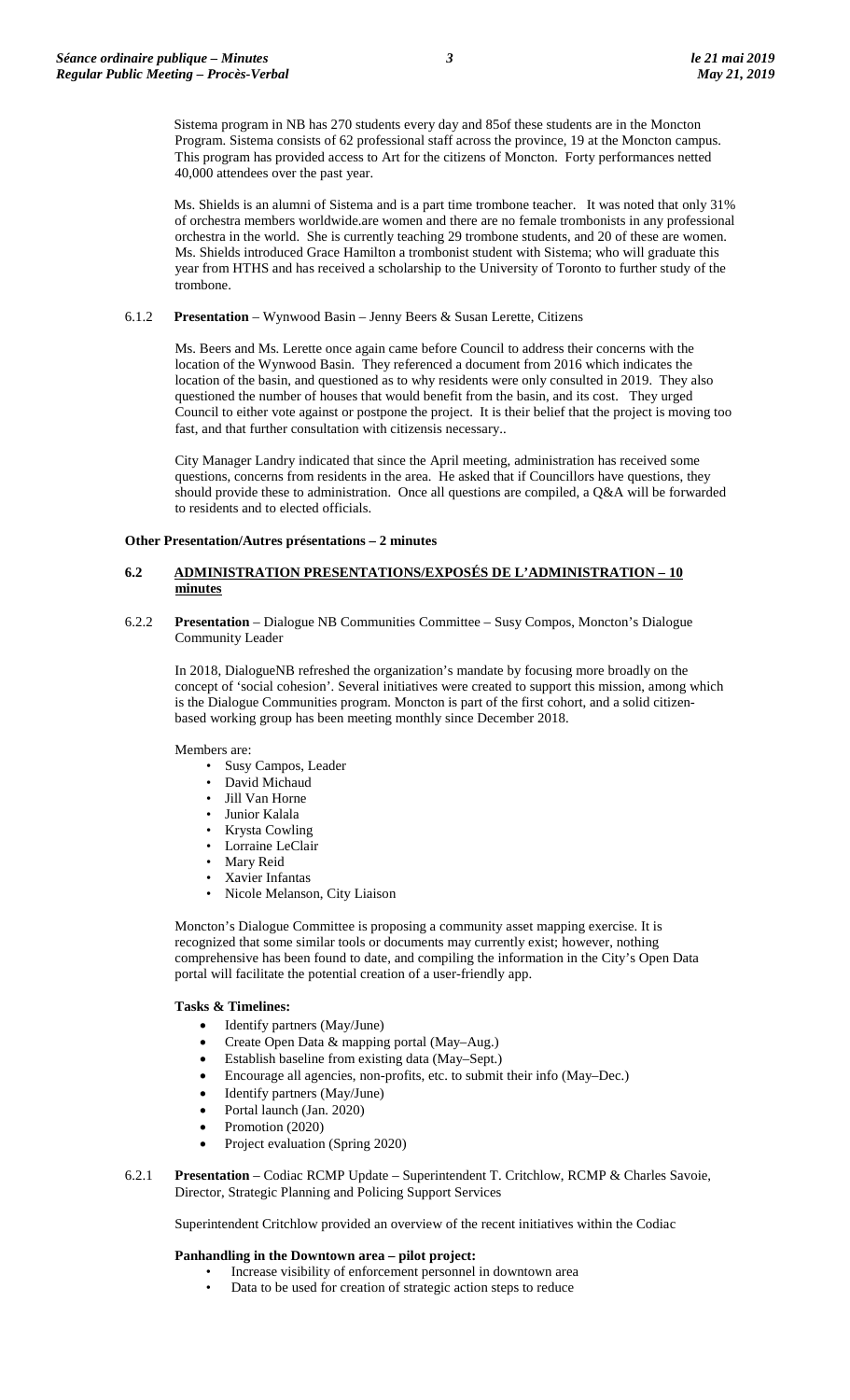#### **Auxilliary**

- Auxiliary (Tier 1) program began in January 2019
- Services provided are the same
- More stable funding (part of the CRPA Budget)
- Auxiliaries focus only on tier 1 tasks no board meetings, fundraising, purchasing, etc.
- RCMP Auxiliary program is standardized across Canada Training, vehicles, uniforms, etc.

Superintendent Critchlow advised Council that with regard to any serious incidents within the city, the General Manager Safety Services will act as the portal between the RCMP and City Council and administration.

#### **Staffing / New Demands from GNB**

- Cover more Court time (due to backlog) Addition of 2 new Court and Administrative Officers Requirement for a Court File Reviewer
- Emergency Intervention Orders Increase in Victim Services file by 70%

Councillor Pellerin suggested that perhaps incorporate traffic calming, such as speed bumps, to reduce the increase amount of traffic calls. He also indicated the importance of having a neighbourhood watch program for Moncton. In response, Superintendent Critchlow indicated that this program is community based and not administered by the RCMP.

Councillor Crossman requested the number of drug recognition officers currently with Codiac.

6.2.2 **Presentation** – Dialogue NB Communities Committee – Susy Cmpos, Moncton's Dialogue Community Leader

*Item dealt with earlier in the meeting.*

6.2.3 **Presentation** – 2019 National Public Works Week Poster

National Public Works Week is a celebration of the tens of thousands of men and women in North America who provide and maintain the infrastructure and services collectively known as Public Works.

This year's poster theme is "It Starts Here" as the theme for the 2019 National Public Works Week. This theme represents the many facets of modern civilization that grow out of the efforts put forth by the public works professionals across North America.

This year National Public Works Week will be celebrated May 19th to May 25th, 2019. The City of Moncton has always participated in this celebration and there will be an employee appreciation breakfast held from 7:00am to 8:30 am at the Operations Centre on May 22, 2019.

# **7.**

# **PLANNING MATTERS/ QUESTIONS D'URBANISME**

7.1 **Public Hearing** – 20 Record Street – Postponed (May 06, 2019) – Objections Received

Mr. Budd advised Council that administration received an application from Jim Scott of Trace Planning & Design on behalf of Slate Office REIT, owners of Moncton's Blue Cross Building, to amend the list of permitted land uses within the CBD (Central Business District) Zone at 20 Record Street (PID 7036011) to allow a parking lot as a main use for a 10 year period. This proposal will assist Slate REIT with the retention and expansion of their existing clientele to continue to occupy and expand their operations within their building in the downtown core.

At the April 1, 2019 Regular Public Meeting, Moncton City Council resolved that a public hearing be scheduled for May 6, 2019 for the consideration of objections to the proposed Zoning By-law amendment Z-213.66 which was also given 1st reading by Council. Council also be referred Bylaw Z-213.66 to the Planning Advisory Committee for its written views.

A 365 surface parking lot is proposed for 20 Record Street on a 3.8 acre site that contains street frontage on the south-east corner of Record Street and Foundry Street intersection. The parking lot site also fronts onto Assomption Boulevard.

According to the Parking Facility Layout and Landscape Design, the parking lot will be accessed from card-activated entrances/exits on both Foundry and Record Streets. The lot includes the required landscape islands that also help to manage vehicle flow and break up the large asphalt facility.

At their April 24, 2019 meeting, the Planning Advisory Committee (PAC) recommended the project go ahead; however, recommended additional conditions. Since the PAC meeting, the applicant has reviewed the recommendations to Council and has sent a letter dated April 29, 2019 requesting some edits / adjustments to the conditions. At the May 6, 2019 Regular Public Council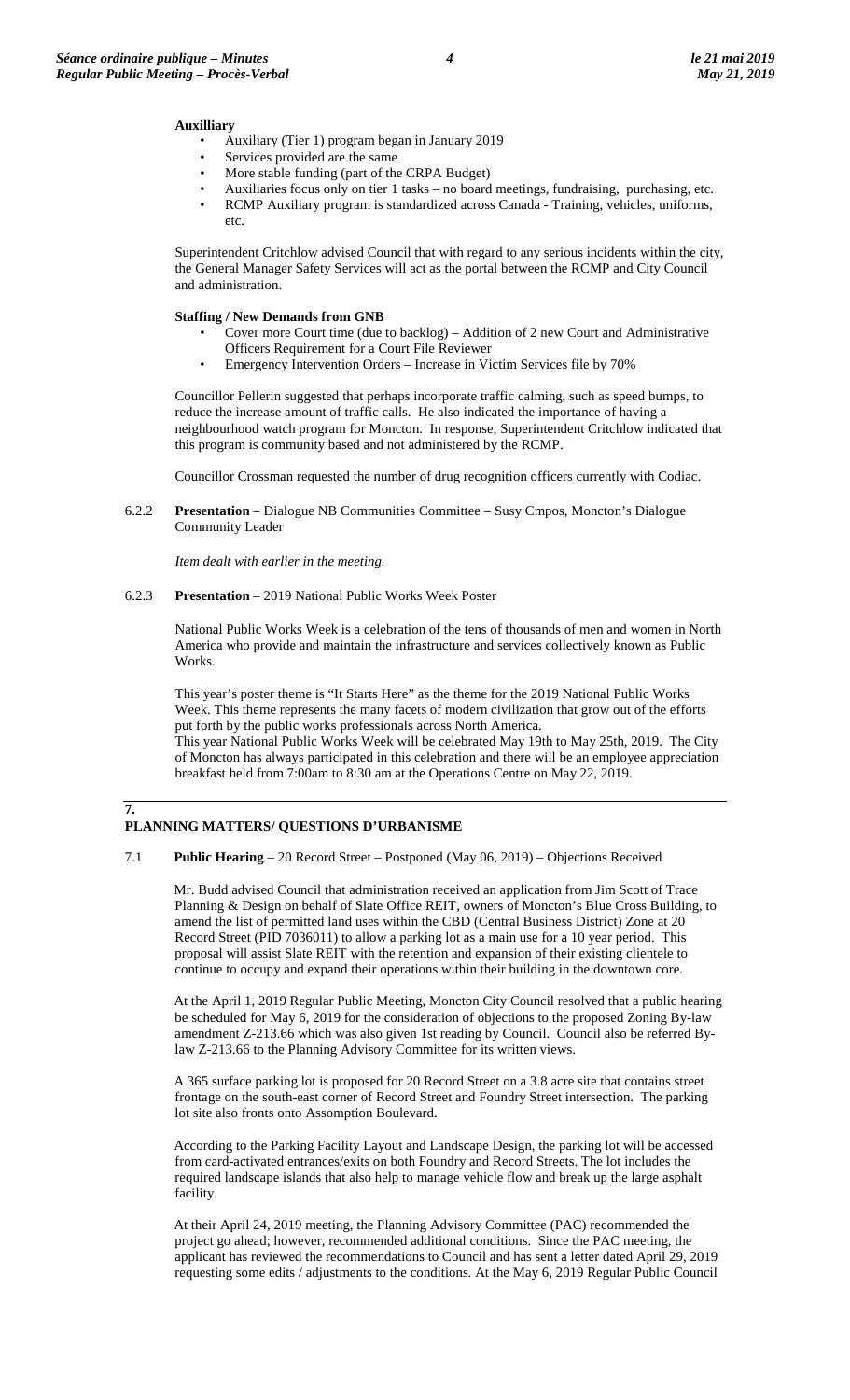meeting, Council postponed the Public Hearing to the May 21, 2019 Regular Council Meeting as per a request received by the applicant.

### **Jeremy Copp, Slate – Developer**

Mr. Copp provided an overview of the types of properties Slate develops. Slate is providing a \$1.3M parking lot at 20 Record Street. For the most part, these parking spaces will be provided free of charge for employees of Slate Developments in the downtown core.

# **Objectors:**

**Robert Smith – Bingham on behalf of Heritage Ltd.** – Not present at Public Hearing. A letter of objection was submitted and distributed to Council with their agenda package.

**Anne Poirier-Basque – DMCI** – DMCI objects to the development of a parking lot at 20 Record Street. DMCI encourages the City of Moncton explore the possibility of a parking structure. If this development is approved, it is DMCI's belief that the build of a parking structure will be placed on the back burner.

**Alex Arsenault – Student – Student at Université de Moncton and resident of Moncton** – Mr. Arsenault objects to the parking lot development at 20 Record Street. It is his belief that the City should continue to promote active transportation within the downtown area as stated within the Destination 2040 report.

**Lise Ethier – Citizen** – Ms. Ethier objects to the parking lot development. She expressed her concern with the amount of vehicles parking in this parking lot.

**Krysta Cowling – Citizen** – Presented results of a survey she released last week. Seventy-nine downtown employees answered the survey. Results saw that the following – how do you get to work: 75% drive, 35% walk, 25% bike, 10% bus. Do you want to see better active transportation system: 97%. Would you use active transportation – many individuals answered yes. Would you like to see more surface parking downtown – 75% no, 17% unsure, 8% yes.

**Jim Scott, developer** – Indicated that the Slate does not see more surface parking in the downtown area. The Destination 2040 Plan will take a few years to be established. The site at 20 Record Street is not included within the perimeter within the 2040 plan.

Councillor Lawrence requested that Council be provided the different levels of parking cost for Slate's properties.

Councillor Lawrence referenced concerns from the objection from Heritage in particular the unfair advantage for Slate.

Councillor Crossman questioned where the information on Blue Cross would leave the downtown core if this development does not go forth. It was noted by both Mr. Arsenault and Ms. Ethier that this information was brought out by media coverage. Mr. Budd provided some potential clarification to the question, in Council agenda package, a letter from Mr. Jim Scott was included that stated that the development was based on retention of businesses within Slate's Blue Cross campus on Main Street.

The Clerk read into the record the objection from Bingham Law on behalf of Heritage Limited.

Councillor Lawrence questioned as to how many metered parking spots and how many are used on Assumption Blvd.

Mr. Budd indicated that Slate requested some changes, these changes are reflected in red within the April 29, 2019 letter from Slate.

### *The Mayor declared the Public Hearing adjourned 7:38 p.m.*

**Motion: That** Moncton City Council proceed with the Zoning By-law amendment being By-law Z-213.66 and if approved, should be subject to a conditional zoning agreement, including but not limited to the following conditions:

- 1) That notwithstanding the Zoning By-law's Table 16.1 Downtown Zones Use Table, a non-building associated surface parking lot will be permitted as a main use of land at 20 Record Street subject to a maximum timeline of 5 years ending on June 30, 2024 with potential for a limited renewal period at Council discretion under the following conditions:
	- a) Slate has moved forward with new building plans and / or public / private parking garage on its land holdings adjacent to its Blue Cross Building as part of an expansion of its Blue Cross Campus, and / or at their 20 Record Street property by June 30, 2022;
- 2) At the end of 2 years (June 30, 2021), Slate has begun working in partnership with City of Moncton and its tenants on alternative parking and transportation solutions that reduce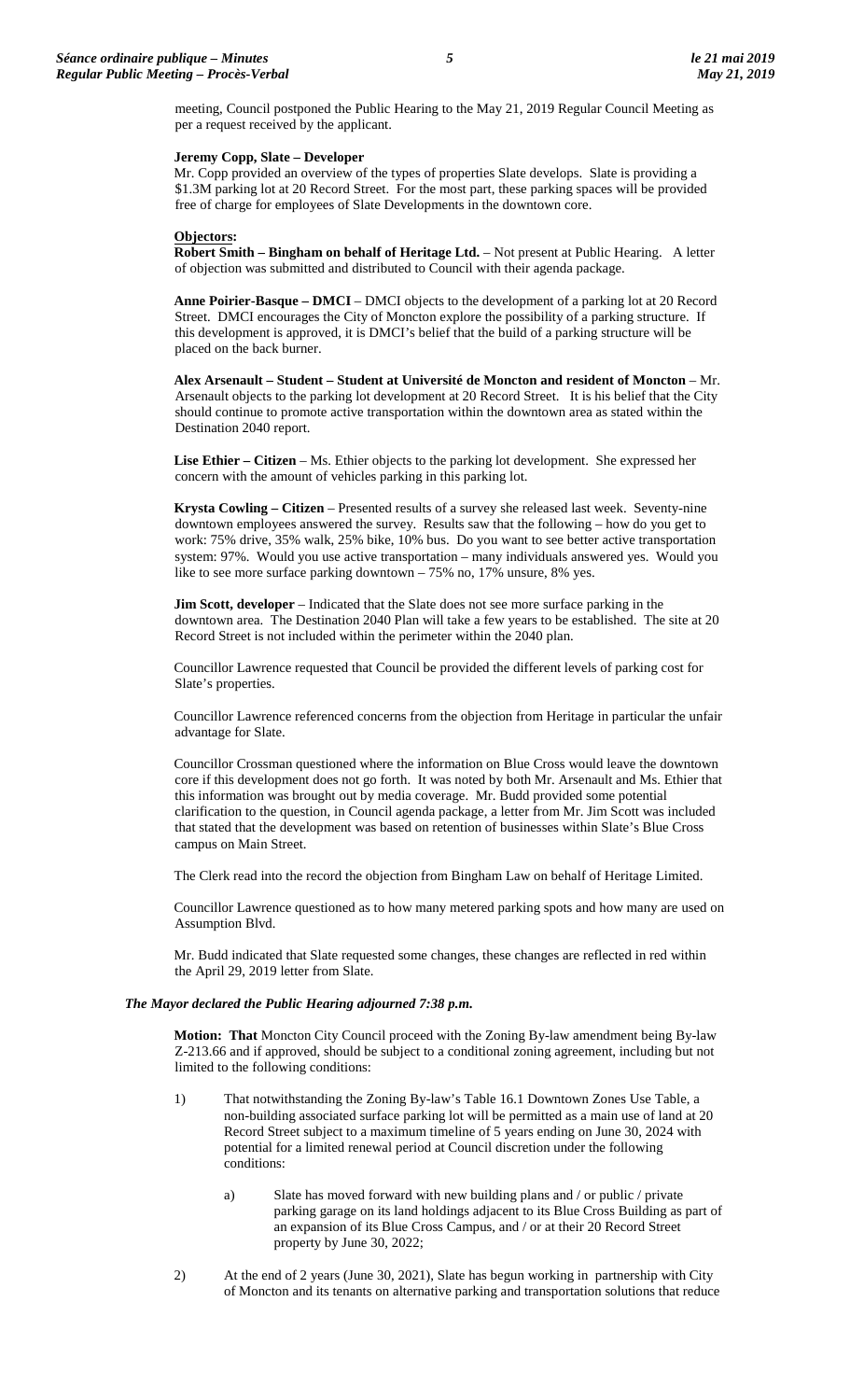commuter parking demands in the downtown through, but not limited to, active transportation, employee transit programs, ridesharing / carpooling, destination park and ride shuttle / and or other enhanced transit options.

- 3) That by June 30, 2022 if conditions 1(a) or (2) above have not been met, the City of Moncton reserves the right to rescind the subject by-law amendment approval to provide parking as a main use at 20 Record Street. If this occurs the City shall provide written notice to Slate that the subject use is no longer approved and the use of the subject lot for parking is to halt within 6 months of the date of the written notice;
- 4) That the recommendations of the Trip Generation and Queuing Traffic Impact Report on the parking lot be implemented;
- 5) That the parking lot and landscaping be completed by September 30, 2019;
- 6) That the parking lot at 20 Record Street be made available as Public Parking during evenings and weekends as either paid or un-paid parking at the owner's discretion; and
- 7) That the development be carried out in substantial conformance with the plans and drawings submitted as Schedule B.

In addition to the above recommendations, the PAC strongly recommends that the downtown parking plan be implemented into Council's Strategic Plan.

It is also important to note as part of enacting a by-law that section  $110(2)(b)$  of the Community Planning Act indicates that if the by-law fails to give effect to the views of the planning advisory committee, a majority of the members of council is required to vote in favour of making the bylaw. This would also apply to any changes to the recommended conditions.

Moved by: Deputy Mayor Turner Seconded by: Councillor Butler

Councillor Hicks is looking for direction from Administration as to the parking situation in the downtown core. City Manager Landry advised that the transportation documents are going to be review. The strategic plan will see an allocation of \$500,000/year for parking infrastructure.

Deputy Mayor Turner quoted the letter from Slate April 29, and asked that the date be changed from September 30, 2019 to December 31, 2019. Both the mover and the seconder agreed to change condition #5 to reflect the following:

*5) That the parking lot and landscaping be completed by December 31, 2019.*

Mayor Arnold indicated that the City must make better effort on active transportation. Park and rides must be explored and implemented. She provided a few examples of other options such as carpooling, promote the downtown employer bus passes, and make the city more walkable, adding more 12-hour parking along Assomption Blvd.

# **MOTION FAILED**

*Nay: Mayor Arnold Councillor Pellerin Councillor Hicks Councillor Boudreau Councillor Léger Councillor Thériault Councillor Crossman*

## **8.**

**9.**

### **STATEMENTS BY MEMBERS OF COUNCIL/ EXPOSÉS DES MEMBRES DU CONSEIL**

*Statements were postponed this evening.*

# **REPORTS AND RECOMMENDATIONS FROM COMMITTEES AND PRIVATE MEETINGS/ RAPPORTS ET RECOMMANDATIONS DES COMITÉS ET RÉUNIONS À HUIS CLOS**

9.1 **Recommendation(s)** – Private Session – May 13, 2019

**Motion : That** Moncton City Council approve the amendment to the Lease Agreement with the Centennial Outdoor Center to reflect the funding arrangements for the financing of the new climbing wall structure, and that the Mayor and City Clerk be authorized to sign all necessary documents and affix the Corporate Seal thereto.

Moved by: Councillor Lawrence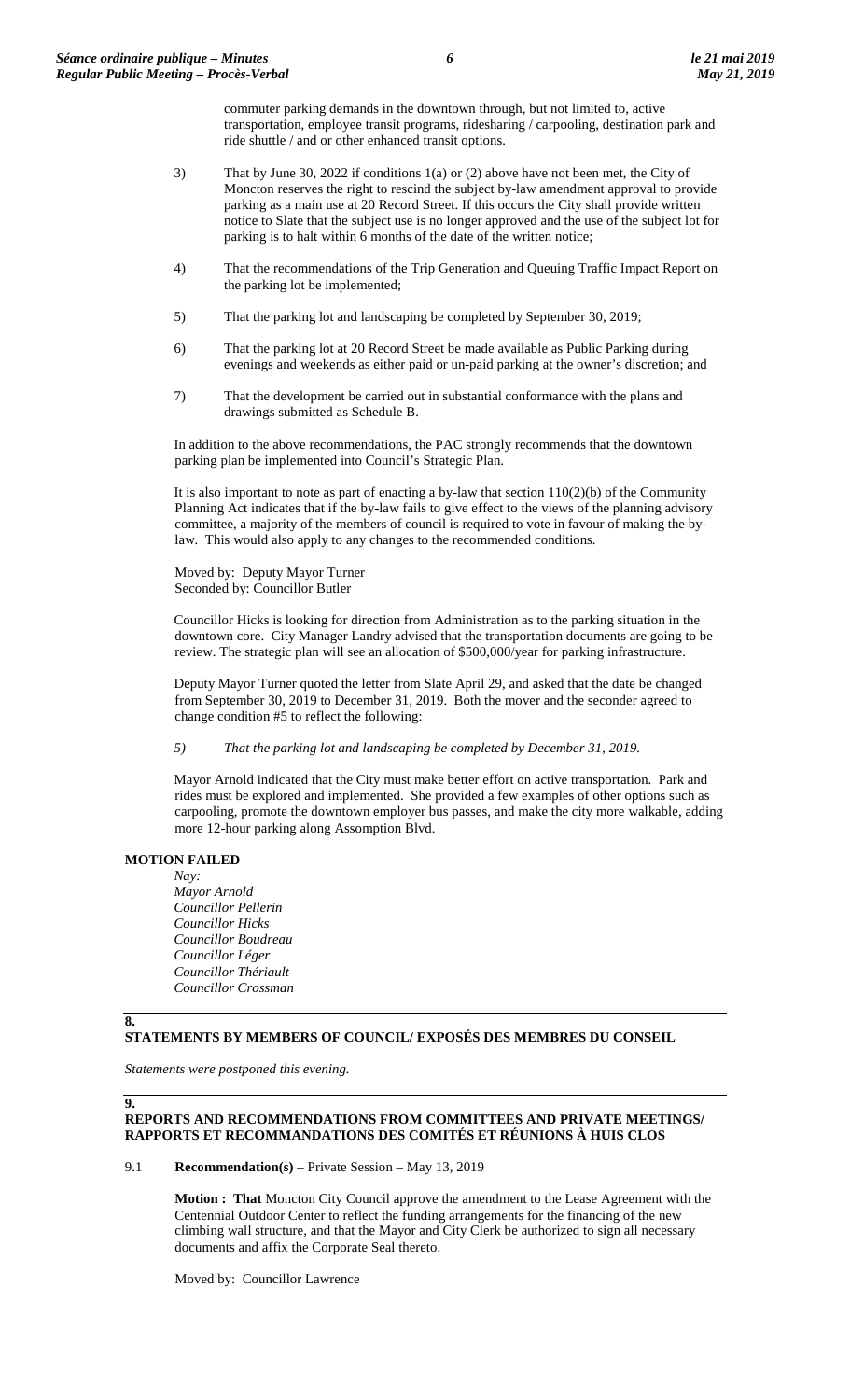**10.**

Seconded by: Councillor Léger

# **MOTION CARRIED**

#### **REPORTS FROM ADMINISTRATION/ RAPPORTS DE L'ADMINISTRATION**

*Councillor Hicks and Lawrence left the meeting*

10.1 **Request for Proposal RFP19-003** – Professional Engineering Services – Water Transmission Line Leak Detection and Condition Assessment

#### **Motion:**

- 1. That Request for Proposal #RFP19-003 Professional Engineering Services Water Transmission Line Leak Detection and Condition Assessment be awarded to the Proponent having received the highest score, being Pure Technologies Ltd. for the total proposed price of \$1,253,155.00, including H.S.T. @ 15%.
- 2. It is anticipated that an additional \$50,000 in project-related 3rd party engineering services will be required in order for the City to assist the successful Proponent in completing the project; therefore, Engineering is requesting that the Project Budget be set at \$1,200,000.
- 3. It is also recommended that a Professional Engineering Services agreement be drafted, and the Mayor and City Clerk be authorized to sign said agreement and affix the Corporate Seal of the City of Moncton thereto.

Moved by: Councillor Butler Seconded by: Councillor Pellerin

#### **MOTION CARRIED**

*Councillor Lawrence returned to the meeting*

10.2 **Request for Proposal RFP19-042 – Agency of Record** – Tourism Strategic Planning and Consulting Services

**Motion: That** Request for Proposal #RFP19-042 to establish an Agency of Record for Tourism Strategic Planning and Consulting Services be awarded to the highest-scoring Proponent, being Revolve Branding Inc., for a Total Estimated Contract Value of \$150,000 to \$160,000 per year, in accordance with the Hourly Labour Rate Schedule and Service Fees outlined in Revolve Branding's cost proposal.

Moved by: Councillor Léger Seconded by: Councillor Pellerin

#### **MOTION CARRIED**

10.3 **Quotation QP19-034** – Pool Maintenance and Cleaning Services

**Motion: That** Quotation #QP19-034 for the provision of Pool Maintenance and Cleaning Services for the East End Pool, Centennial Beach Pool, and the Centennial Splash Park, be awarded to the lowest Bidder meeting the Terms and Conditions, and Specifications, being Waterworks Pools and Spas, for a twelve (12) month period, in the amount of \$126,396.50, including H.S.T. @ 15%, with an option to extend the agreement for up to four (4) additional twelve (12) month periods, if it is in the City's best interest to do.

Moved by: Councillor Léger Seconded by: Councillor Butler

*Councillor Hicks returned to the meeting*

#### **MOTION CARRIED**

10.4 **Federal Gas Tax Fund 2018 Top Up Funding Allocation –** Update to Council

**Motion: That** the document entitled City of Moncton Amended Five-Year Capital Investment Plan for the Gas Tax Fund (GTF) Administrative Agreement 2019-2023 be adopted by Moncton City Council.

Moved by: Councillor Boudreau Seconded by: Councillor Léger

#### **MOTION CARRIED**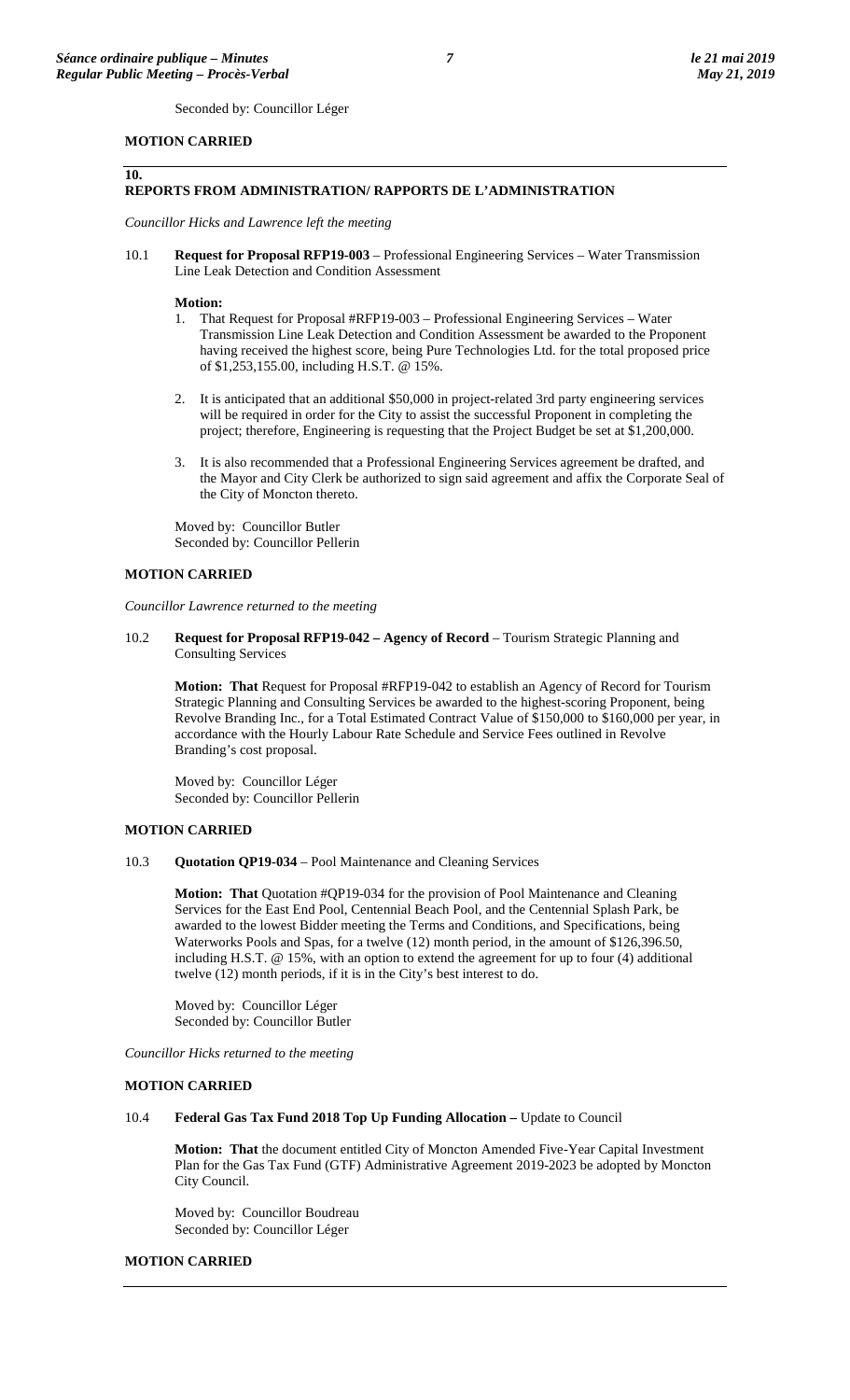#### **11. READING OF BY-LAWS/ LECTURE D'ARRÊTÉS MUNICIPAUX**

- 11.1 *Item 7.1 was not approved; therefore, item is not to be considered* **A By-Law** in Amendment of the City of Moncton Zoning By-Law, being By-Law Z-213.66 – Record Street – *Second and Third Readings (subject to approval of item 7.1)*
- 11.2 **A By-Law** Relating to Land Lease Communities in the City of Moncton, Being By-Law Z-919 *Second and Third Readings*

**Motion:** I would move that  $2^{nd}$  Reading be given to By-Law Z-919.

Moved by : Councillor Léger Seconded by : Councillor Crossman

# **MOTION CARRIED**

*The Clerk gave 2nd reading to By-Law Z-919*

**Motion:** I would move that  $3<sup>rd</sup>$  reading be given and that by-law Z-919 be ordained and passed and the Mayor and City Clerk be authorized to affix the corporate seal thereto.

Moved by : Councillor Butler Seconded by : Councillor Léger

# **MOTION CARRIED**

**12.**

*The Clerk gave 3rd reading to By-Law Z-919*

# **NOTICES MOTIONS AND RESOLUTIONS/ AVIS DE MOTIONS ET RÉSOLUTIONS**

#### 12.1 **Election of Deputy Mayor**

Pursuant to the Local Governance Act, Section 48(3), the Council of a Local Government shall elect a Deputy Mayor. Pursuant to the City of Moncton By-Law A By-Law Respecting the Proceedings of the City of Moncton City Council and Committee Meetings, Section XIX, subsection 90 "Council shall elect a Deputy Mayor at its first meeting and annually thereafter at a regular meeting following the anniversary date of the preceding municipal election." An election will be conducted pursuant to Section 66(1) of the Local Governance Act, which suggests that "no vote shall be taken by ballot or by any other method of secret voting".

The Mayor called for nominations from the floor.

Councillor Boudreau was nominated for the position of Deputy Mayor for the year 2019-20 by Councillor Theriault

Councillor Boudreau accepted the nomination

The Mayor called for further nominations.

Deputy Mayor Turner was nominated once again as the Deputy Mayor for the year 2019-2020 by Councillor Butler.

Deputy Mayor Turner accepted the nomination.

The Mayor called three times for any further nominations.

The Mayor asked for a motion to cease the nominations.

**Motion: That** the nominations for the 2019-2020 Deputy Mayor cease.

Moved by: Councillor Butler Seconded by: Councillor Lawrence

#### **MOTION CARRIED**

**Motion: That** Councillor Boudreau **be elected** as the Deputy Mayor for the year 2019- 2020.

Moved by: Councillor Thériault Seconded by: Councillor Edgett

#### **MOTION CARRIED**